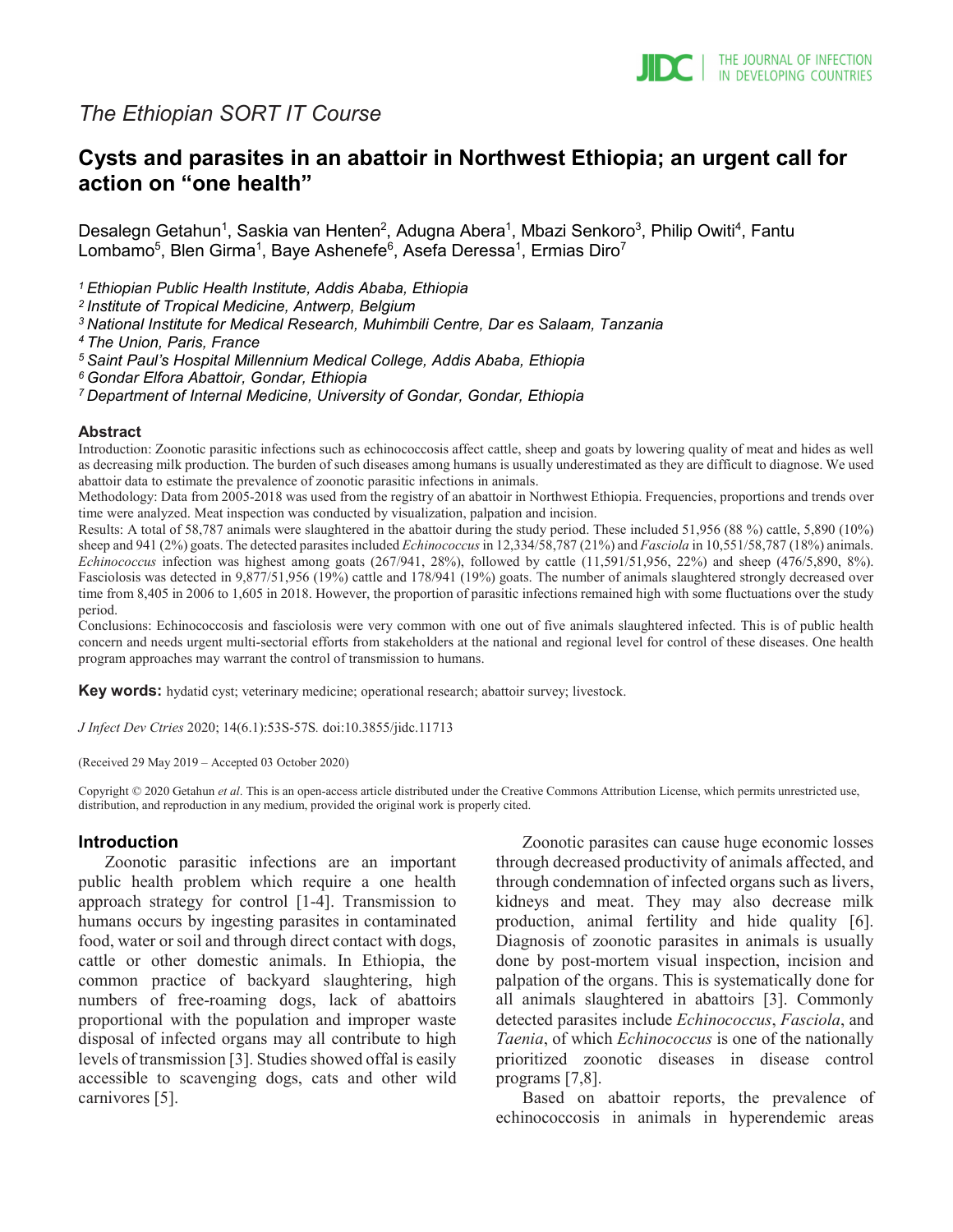ranges from 20%-95% [3]. In Ethiopia, there are small abattoir-based studies on a limited number of cattle, sheep and goats that show a prevalence range of echinococcosis from 6% in Central Oromia, Adama [9] to 53% in Hawasa [10]. Prevalence in North Gondar Zone was 21% [11].

In humans, infections with zoonotic parasites are characterized by an indolent manifestation, making them hard to diagnose even though they may be deadly. For example, diagnosis of *Echinococcus* in humans is often accidental, based on ultrasound examinations done for other clinical indications[3]. Therefore, prevalence data are likely a gross underestimation of the real burden of disease in humans. Abattoir-based animal studies may give indications about the risk of transmission to humans. The trend in prevalence can help determine whether the risk of transmission is increasing.

In this study we investigated the trend and prevalence of echinococcosis and other zoonotic parasitic diseases among animals in an abattoir in North Gondar zone in Ethiopia during the period 2005 to 2018.

## **Methodology**

*Study design*

A cross-sectional study using retrospective abattoir data from September 2005 to September 2018 was conducted.

## *General setting*

Ethiopia is in the horn of Africa and has the second largest human population with the biggest livestock population on the continent. About 80% of Ethiopians have a mixed agricultural practice (both growing crops and raising livestock), while they also often have dogs to protect their farms. According to the Ethiopian Federal Ministry of Agriculture data, there are a total of

#### **Table 1.** Operational definitions.

293 abattoirs in Ethiopia, with most slaughtered animals originating from the surrounding rural areas.

In recent years, a national program dedicated to one health has been established, prioritizing five zoonotic diseases. However, this program is not supported by the government and other organisations, and no solid publications have come out so far.

## *Specific setting*

ELFORA abattoir is found in Gondar city, North Gondar zone which is located 727 km Northwest of Addis Ababa in Amhara Regional State. Studies showed that North Gondar is one of the endemic areas of echinococcosis with a prevalence of 21% [11]. The area has an altitude of 550 to 4,620 meters above sea level. The district comprises a livestock population of 1,936,514 cattle, 524,083 sheep and 682,264 goats [12]. The abattoir was established 40 years ago. It is the only abattoir in the North Gondar zone, providing services for Gondar city and its catchment areas. Cattle, sheep and goats are the three species of animals slaughtered in the abattoir.

## *Routine procedures*

Routine abattoir meat inspections are conducted by veterinarians or trained inspectors. All meat inspection team members, including the butchers, take food safety, hygiene and food handling training regularly.

In slaughtered animals, the presence of any abnormalities as well as diseases like *Echinococcus* and other zoonotic parasites such as *Fasciola*, lungworm, and *Taenia* are checked. The examination includes the visceral organs (liver, lung, heart, spleen and kidney), carcasses, lymph nodes, heads, and tongues and is conducted by visualization, palpation and incision of each slaughtered animal. Any organ abnormalities or defects that are unsafe for human consumption will either be treated by chilling, condemned or buried. All parts of the animal should be kept together and

| No. | <b>Operational terms</b>           | <b>Operational definitions</b>                                                                           |
|-----|------------------------------------|----------------------------------------------------------------------------------------------------------|
|     |                                    | Presence of cysts commonly measure $5 - 10$ cm and contain fluid. Some may reach up to                   |
| ı.  | <i>Echinococcus</i> (Hydatid cyst) | 50 cm in diameter. They can be found in the lung, liver, kidney, heart, muscles, brain and<br>even bones |
|     | Cysticercosis (Taenia)             | Presence of small white lesions in muscle tissue which appear as clear transparent bladders              |
|     |                                    |                                                                                                          |
|     |                                    | $5 \times 10$ mm with an opaque and pearl appearance                                                     |
|     |                                    | Presence of leaf shaped parasites (flukes) measuring 2.5 cm to 5 cm by 1.3 cm. in enlarged               |
| 3.  | <i>Fasciola</i> (Liver fluke)      |                                                                                                          |
|     |                                    | and thickened bile ducts and in the liver parenchyma, as well as calcification of bile ducts             |
|     |                                    | and blackened lymph nodes of the lungs and liver due to fluke excrement                                  |
| 4.  | Lungworm                           | Presence of hemorrhagic inflammation of bronchi with froth, lung edema and emphysema,                    |
|     |                                    |                                                                                                          |
|     |                                    | consolidation of lung parenchyma, lung worms, or enlarged lung lymph nodes                               |
| 5.  | Signs of parasitic infection       | Presence of white or grey tissue, irregularly rounded and frequently honeycombed, or a                   |
|     | (Calcification and Cirrhosis)      | gritty sound upon incision of the tissue with a knife                                                    |
|     |                                    |                                                                                                          |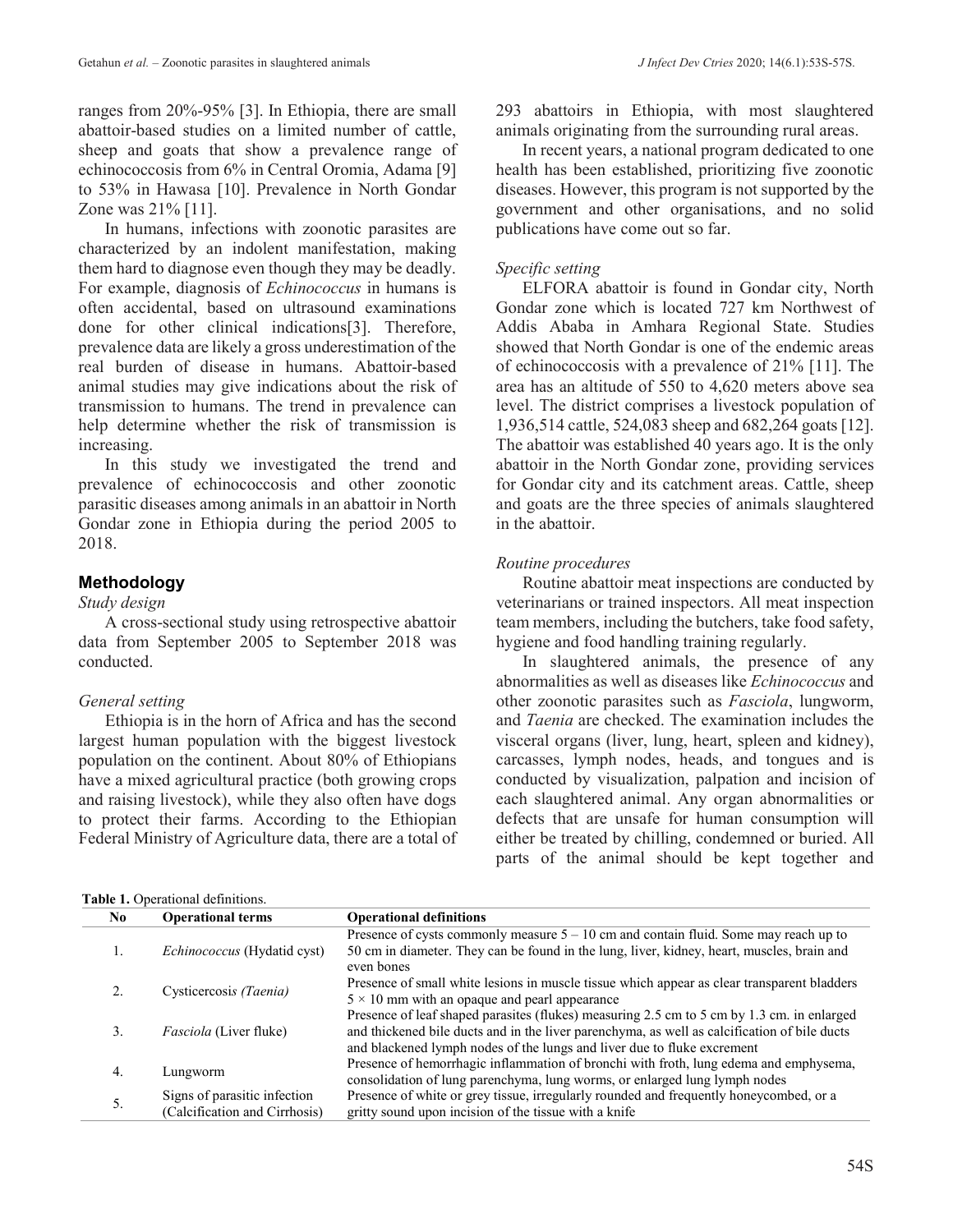#### *Study animals*

All cattle (bovine), sheep (ovine) and goats (caprine) slaughtered and registered at the abattoir during the study period were included.

## *Data collection and analysis*

The routine meat inspection abattoir case registry was used as a source of data. Variables collected were the type of animal, sex, year, the presence and type of parasitic infections and other signs of parasitic infection. Data were double entered directly into Microsoft Excel version 10. Annual numbers of slaughtered animals and the number of animals with echinococcosis and other zoonotic parasitic infection were computed to show the occurrence, proportion and trend over the last 14 years. Stata version 15 was used to show the trend over time graphically among three species of slaughtered animals.

## *Ethical approval*

Permission to conduct the study was obtained from Gondar ELFORA abattoir, Gondar, Ethiopia. Institutional ethics approval was received from the Ethiopian Public Health Institute (EPHI) in Addis Ababa, Ethiopia. The study was also approved by the Ethics Advisory Group of the International Union against Tuberculosis and Lung Disease, Paris, France.

## **Results**

A total of 58,787 animals were slaughtered in the abbatoir from 2005-2018. Of these, 52,935 (90%) were male. Three species of animals were slaughtered in the abattoir; 51,956 (88%) cattle, 5,890 (10%) sheep and 941 (2%) goats**.** Data on goats was available only for four years (2005-2009). There was a decreasing pattern in the total number of animals slaughtered at the abattoir over the study period (Figure 1 and 2). However, the proportion affected by parasites remained persistently high (Figure 2 and 3).

The overall prevalence of echinococcosis among all slaughtered animals during the last 14 years was 12,334/58,787 (21%). Echinococcosis was found in 267/941 (28%) goats, 11,591/51,956 (22%) cattle and 476/5,890 (8%) sheep. The highest prevalence was observed in goats in 2006 when it was 41% and the lowest among sheep with 4% in 2015. Echinococcosis prevalence was persistently high from 2005 to 2013, but a decrease in prevalence was observed in 2014 and 2015 (14% and 5%). However, the prevalence rose again from 5% in 2015 to 15% in 2018 (Figure 3).

Fasciolosis was detected in 10,551/58,787 (18%) of all slaughtered animals with 9,877/51,956 (19%) cattle, 178/941 (19%) goats and 496/5,890 (8%) sheep having the infection. The infection rate ranged from 14% to 23% in the years 2005 to 2015, after which it showed a progressive decline to 4% in 2018 (Figure 3).

Infection with other zoonotic parasites such as lungworm, *Taenia* and *Tenicullos* was uncommon. However, liver cirrhosis and calcifications in different tissues were commonly found and were increasing in the last four years (Figure 3).





**Figure 2.** Trends in the prevalence of zoonotic parasite infections among slaughtered cattle, sheep and goats in Northwest Ethiopia from 2005-2018.

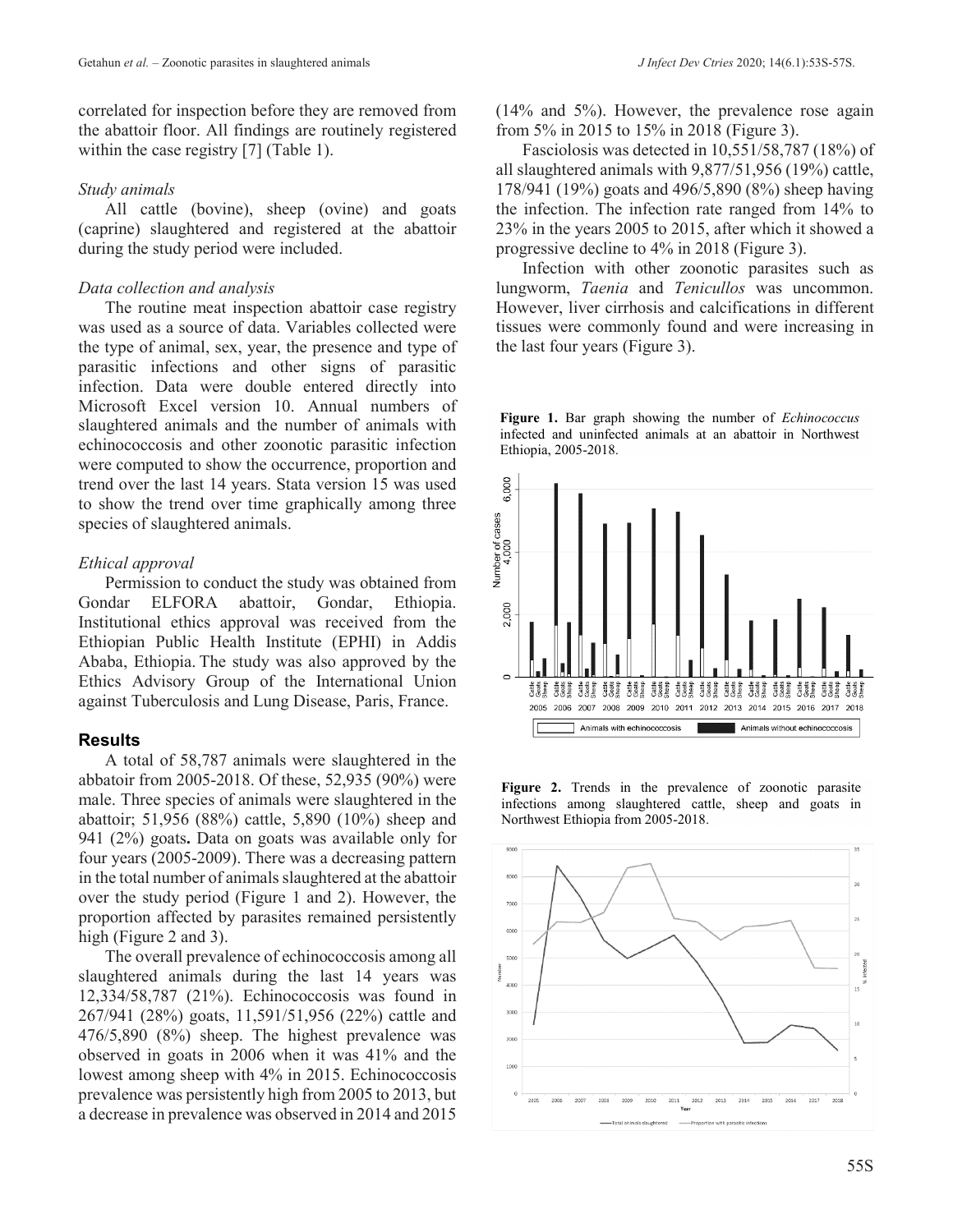#### **Discussion**

This is the first study reporting on zoonotic parasitic infections over a longer time frame in Ethiopia. The findings are alarming with one out of five slaughtered animals affected by echinococcosis or fasciolosis. Other evidence of parasitic infections such as liver cirrhosis and tissue calcifications were also common. Especially goats (28% and 34%) and cattle (22% and 38%) were highly affected by *Echinococcus* and *Fasciola*. Although a decline in prevalence was observed in 2014-2015, no clear reason for it could be identified. Furthermore, the decline was not sustained.

These findings are in line with findings from other smaller studies conducted in Ethiopia, which showed a prevalence of echinococcosis between 20-52% [11,13- 15]. A study conducted among cattle in North Gondar zone show a fasciolosis infection rate of 23% [16].

The persistently high prevalence of zoonotic parasitic infection over a long period indicates high levels of transmission in this region. Reasons for this are likely to be related to the common practice of backyard slaughtering and gaps in proper disposal mechanisms. There are no regulations enforced on disposal of animal leftovers, especially outside of the abattoirs. The high prevalence of parasitic infections among animals has significant implications for the risk of transmission to humans, especially in Ethiopia, where the majority of the population lives near both cattle and dogs.

With increasing urbanization, an increasing number of hotels and restaurants, high expansion of universities and boarding schools, we expected an increase in meat consumption and number of animals slaughtered every year at the abbatoir. However, our data surprisingly showed a declining trend in yearly slaughtered animals. This finding may indicate that consumers are conducting more backyard slaughtering rather than using the abattoir. A reason for this may be that the high rate of parasitic infections leads to increasing rejection rates of organs and meat at the abattoir and therefore, consumers might opt out from using the abattoir for fear of losing their product. Unhygienic slaughtering practices, improper disposal of infected organs and their subsequent consumption by dogs and cats are all likely to contribute to a vicious cycle of re-infection.

These findings call upon an urgent need for implementation of disease control against parasitic infections in the area. A strategic and sustainable one health approach program should be employed with multiple level interventions. We advise the following strategies: 1) all stakeholders need to be aware of the magnitude of the situation and integrate efforts for its

**Figure 3.** Graph showing the number of slaughtered animals and the proportion with parasitic infection in Northwest Ethiopia, 2005-2018.



control. 2) resources should be mobilized for a deworming campaign among cattle, sheep and goats as well as other domestic animals including dogs and cats. 3) use of slaughterhouses should be encouraged. Pastoralists should be compensated for their animals in case infected meat and organs are discarded. 4) backyard slaughtering should be discouraged, and waste disposal mechanisms should be improved. 5) raw infected organs should not be fed to dogs and cats to interrupt the transmission.6) health education on the risk of raw meat and milk consumption needs to be strengthened.

Our study was subject to a few limitations. Data taken from the routine abattoir meat inspection registry was limited, and therefore transmission hotspots and risk factors of infection could not be determined. Adding variables such as the specific address and characteristics of each animal to the registry can help answer these questions. Since parasitic infections were diagnosed by visual inspection and palpation only, findings may be subject to the skill of the meat inspectors and parasites that require other diagnostics may have been missed.

#### **Conclusion**

Zoonotic parasitic infections are very common in Northwest Ethiopia. High prevalence of echinococcosis, fasciolosis and other signs of parasitic infection persisted over a long period. These findings indicate a high risk of transmission to humans. A one health approach for disease control interventions should be employed urgently.